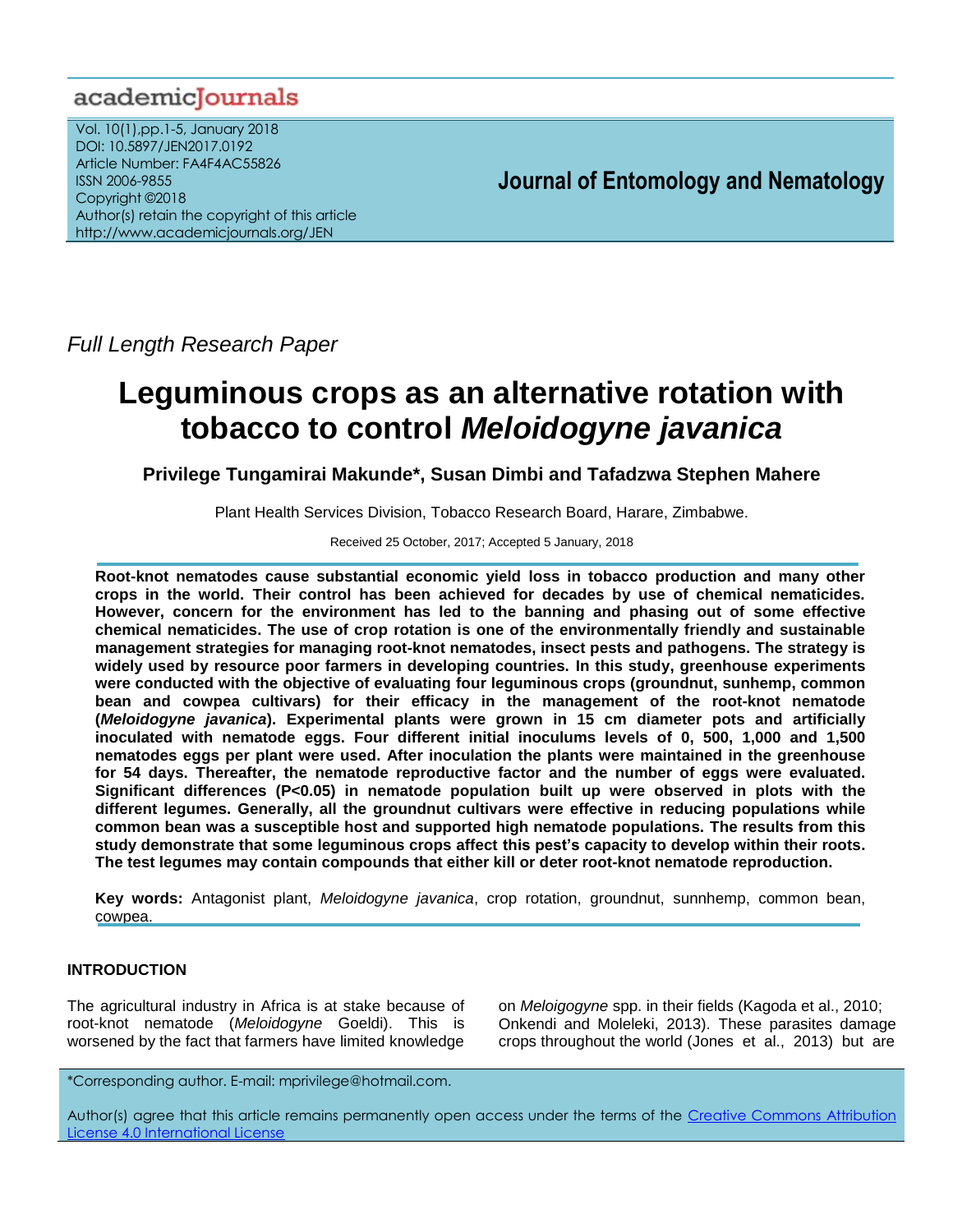particularly important in the sub tropics and tropics where environmental conditions and cropping practices favour their reproduction and development (Luc et al., 2005). In Zimbabwe, *Meloidogyne* spp. are a threat to tobacco growers and particularly the small scale tobacco growers where crop losses can be as high as 80% in areas with high root-knot nematodes (RKN) load and where susceptible cultivars are grown (Tobacco Research Board Annual Report, 1993). Infection of susceptible crop plants produces severe disease symptoms such as stunted growth, wilting, and susceptibility to other plantpathogens. For many years, RKN were kept below damage threshold by the heavy use of chemical nematicides (fumigants, carbamates and organophosphates) (Karavina and Mandumu, 2012). Despite these nematicides being extremely effective, they are costly especially to the smallholder farmers and they are not eco-friendly as they pose a serious threat to the ecological balance (Sharma and Sharma, 2017). Consequently, most of the effective chemical nematicides have been banned or their use is being heavily restricted on tobacco (Zesada et al., 2010). Thus, more emphasis is being placed on the use of greener and eco-friendly alternative strategies (Eapen et al., 2009).

The use of non-host crops in rotations with susceptible crops is one of the potential alternatives to the use of synthetic nematicides and fumigants as it suppresses RKN populations (Schmitt, 1991). The feasibility of using crop rotations in management strategy has been widely explored in tobacco production (Fortnum and Currin, 1993; Hiranslalee et al., 1995). In Zimbabwe, for the effective control of nematodes in addition to nematicides, a four year Katambora grass ley has generally been recommended. Both these options were best suited and widely used by large scale commercial tobacco growers. However, post the land reform exercise, there was a large shift from large scale commercial to small scale tobacco production. Because of the shift in the grower spectrum, there arose a need to develop nematode management strategies that enable these resource poor growers to maximize yield. Inclusion of crops from the family *Leguminosae* in rotations has been reported to have plant-parasitic nematodes suppressive effect (Miamoto et al., 2016).

The objective of this study was to screen the most commonly grown legume crops namely beans, groundnuts and cowpeas for their *M. javanica* host status and to recommend the least susceptible for inclusion in tobacco rations.

## **MATERIALS AND METHODS**

#### **Study site**

The study site was Tobacco Research Board (Kutsaga Research Station) located 15 km East of Harare at latitude 17°55´S and longitude 31°08´E with an altitude of 1479 m above sea level. The average temperature is 32°C and 18°C in summer and winter, respectively, with annual rainfall between 800 to 1000 mm (FAO, 2006). The soil at Kutsaga Research Station is generally light textured sandy loam.

#### **Legumes germplasm**

The germplasm included in this study was obtained from the Crop Breeding Institute (CBI) of the Department of Research and Specialist Services in Harare, Zimbabwe. The selected germplasm were common bean (*Phaseolus vulgaris* L.) varieties NUA 45, sweet violet, Gloria and Cherry; Cowpea (*Vigna unguiculata*) varieties CBC1, CBC2 and CBC3; groundnut (*Arachis hypogea*) varieties Ilanda, Falcon and Tern; Peas (*Pisum sativum*) variety Snowwind and Sunhemp (*Crotolaria juncea*).

#### **Root-knot nematode** *(Meloidogyne javanica)* **culture and inoculum preparation**

The *M. javanica* was cultured and maintained on tomato (*Lycopersicon esculentum* Mill) cv. Rodade (highly susceptible to RKN) in the greenhouse. For controlled inoculation tests, RKN eggs were extracted from the infected tomato roots by shaking for 3 min in 0.05% sodium hypochlorite (NaOCl) solution and rinsing for 2 min under running tap water (Stanton and O'Donnel, 1994). The extracted eggs were kept at 4°C before use.

#### **Different inoculum level of** *Meloidogyne javanica* **on five leguminous crops**

Seeds of the twelve different legume varieties were sown into 5,200  $cm<sup>3</sup>$  sterile sandy loam soil (72.8% sand, 8.8% silt and 18.4% clay) in plastic pots at the rate of one seed per pot. One day after sowing, *M. javanica* eggs with four densities (Pi = 0, 500, 1000, 1500) were inoculated through deep pencil size holes 5 cm from the seed. The pots were laid on the greenhouse benches and the plants were maintained at 25°C during the day for 54 days. On day 55<sup>th</sup>, plants were uprooted, cut at the base, roots were washed and stained with phloxine B before the egg masses and eggs were counted. The extraction of eggs was the same as was done to inoculum preparation.

#### **Statistical analysis**

In this study, the pots were arranged in three complete randomized blocks. The egg mass counts, egg counts and reproductive factor data was subjected to analysis of variance (ANOVA) using GenStat 17th edition (2014, VSN International) and treatment means were separated using the least significance difference (LSD) at P<0.05.

# **RESULTS AND DISCUSSION**

# **Effect of different inoculum level of** *M. javanica* **on leguminous plants**

A significant decline in nematode reproductive factor was observed as the initial nematode inoculum increased for all the five different legumes evaluated (Table 1). The reduction of nematode reproduction rate with increasing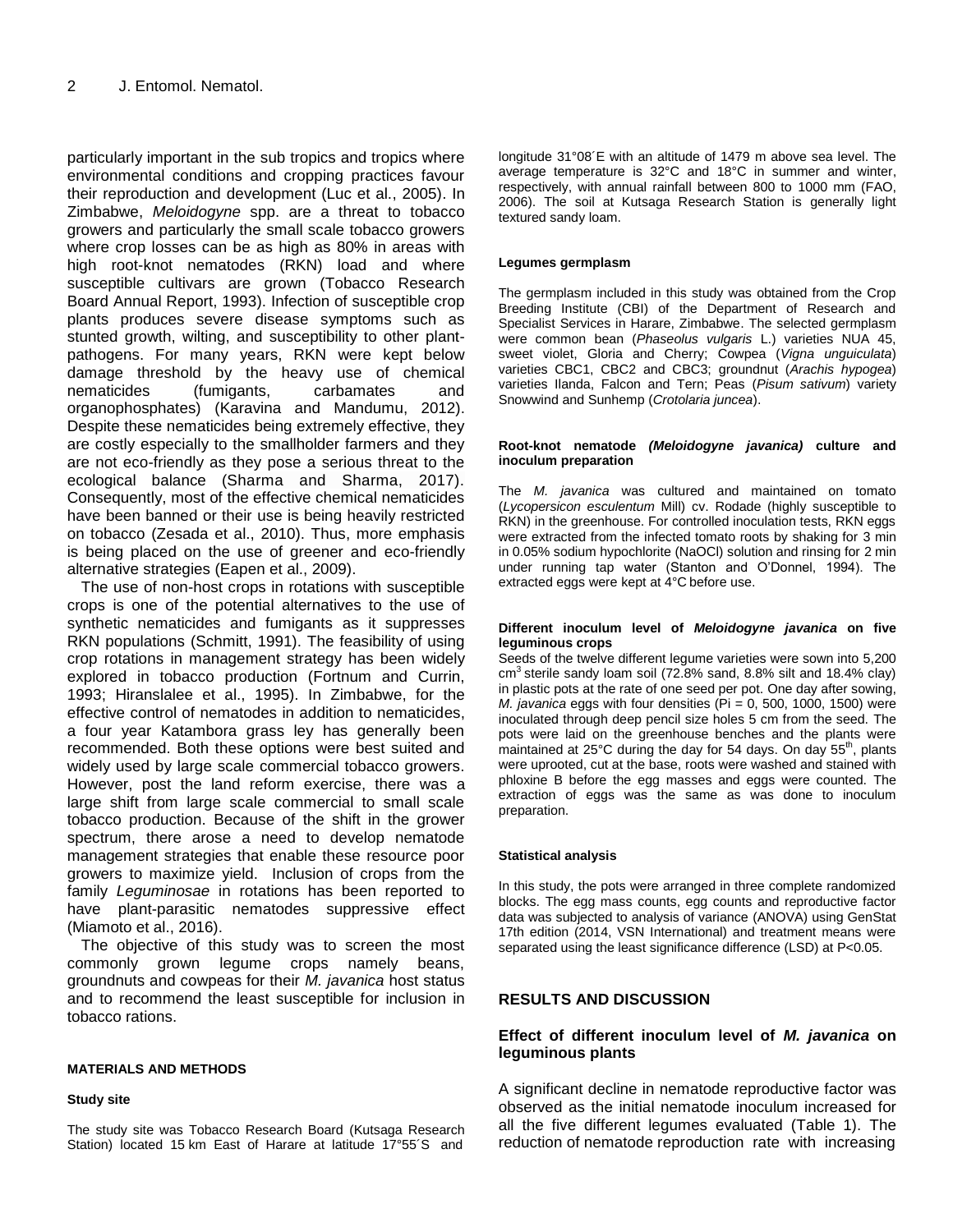| <b>Parameter</b> | 500        | 1000       | 1500       |  |
|------------------|------------|------------|------------|--|
| Crop             | RF (Pf/Pi) | RF (Pf/Pi) | RF (Pf/Pi) |  |
| Common bean      | 33.4       | 20.8       | 14.7       |  |
| Cowpea           | 31.2       | 9.7        | 6.8        |  |
| Groundnut        | 2.1        | 3.5        | 0.5        |  |
| Peas             | 74.8       | 6.7        | 40.5       |  |
| Sunhemp          | 0.6        | 0.5        | 0.1        |  |
| <b>LSD</b>       |            |            | 30.6       |  |
| p-value          |            |            | 0.05       |  |

**Table 1.** Mean reproductive factor (RF) of *Meloidogyne javanica* at eight weeks after inoculation.

Data are means of three replications. Reproductive factor  $(RF) = Pf/Pi$ , Pi = initial inoculum levels (500, 1 000, 1 500) and  $Pf = final$  nematode density. Initial inoculum level (Eggs/pot).

initial nematode inoculum density has been reported in several crops by early authors (Di Vito et al., 1986, 2004; Vovlas et al., 2008; Sharma and Sharma, 2015). These results are also in agreement with the finding of Osei et al. (2010) who demonstrated that an increase in initial population resulted in reduced reproductive factor in the leguminous cover crops (Velvet bean [*Mucuna pruriens*], Crotalaria [*Crotalaria spectabilis*] and Lablab bean [*Dolichos lablab*]). This observation was in agreement with those reported by early investigators (Lamondia and Brodie, 1986; Rioval and Sarr, 1987; Ibrahim et al., 1999). The decrease in the reproductive factor with an increase in the inoculums density could be attributed to increased competition for feeding sites among the nematodes and the greater damage of infected roots with increasing initial population (Al-Abed et al., 2013). According to Lamondia and Brodie (1986) these scenarios lead to the reduction of suitable roots for nematode invasion, establishment and reproduction. In future studies, of a similar nature it is highly recommended to use 500 eggs or juveniles per plant as initial population because this level of inoculum clearly distinguished the host status of the leguminous crops used in the study. Similar observation was done by Sharma and Sharma (2015) on tomato cv. PT-3.

# **Host status of legume test plants**

There were significant differences (p<0.05) among the different legume cultivars in their susceptibility to *M. javanica*. The reproductive factor on the test crops in response to RKN infection was characterised following Taylor (1967) scale ( $0 =$  immune, 1 to 10 = very resistant, 11 to  $25$  = moderately resistant, 25 to  $50$  = slightly resistant (susceptible) and as reviewed by Sasser et al. (1984). Highest numbers of RKN eggs were recovered from the four common bean cultivars (NUA 45, Sweet violet, Gloria and Cherry) when the initial population was 500 eggs (Table 2). Thus, all the common bean accessions and Peas var. Snowwind (negative control) were found to be susceptible (Table 2). This observation supports the work done by Osei et al. (2010). They suggested that, the susceptibility of common bean to RKN is due to the production of root exudates that significantly enhanced hatching of RKN.

The reaction of cowpea accessions varied from moderate susceptibility (CBC3) to high susceptibility (CBC2 and CBC1) at an initial inoculum level of 500 eggs (Table 2). However, the groundnut cultivars Ilanda, Tern and Falcon and sunhemp recorded resistance to *M. javanica* (Table 2). The reaction of groundnut accessions to *M. javanica* was not unexpected, as groundnut resistance to *M. javanica* has been reported by several workers researchers (Minton and Baujard, 1990; Stirling et al., 2005). However the *M. javanica* and *M. incognita* resistance mechanism by groundnut was not well explained. According to [Dhandaydham](https://www.ncbi.nlm.nih.gov/pubmed/?term=Dhandaydham%20M%5BAuthor%5D&cauthor=true&cauthor_uid=19259519) et al. (2008) resistance to RKN in crop plants varies and may manifest either pre- or post-infection. Pre-infection resistance is attributed to lack of nematode entry into the plant and is possibly due to the presence of pre-formed chemicals in the plant that are toxic or antagonistic to the nematodes. [Huang \(1985\)](https://www.ncbi.nlm.nih.gov/pmc/articles/PMC2586522/#B22) revealed the mechanisms of *M. arenaria* resistance in the groundnut variety COAN, Bendezu and Starr (2003) observed the reduction of nematode root penetration relative to the susceptible Florunner variety. They also observed that most of nematode failed to establish a feeding site in the resistant variety and emigrated from the roots. It is also possible that nematodes in this study were repelled by exudates as was observed in *Brassica nappus* (Potter et al., 1999) and soybean (Ibrahim and Lewis, 1986).where nematotoxic exudates were likely produced The legume that suppressed RKN reproduction could have done so indirectly by promoting the development of rhizosphere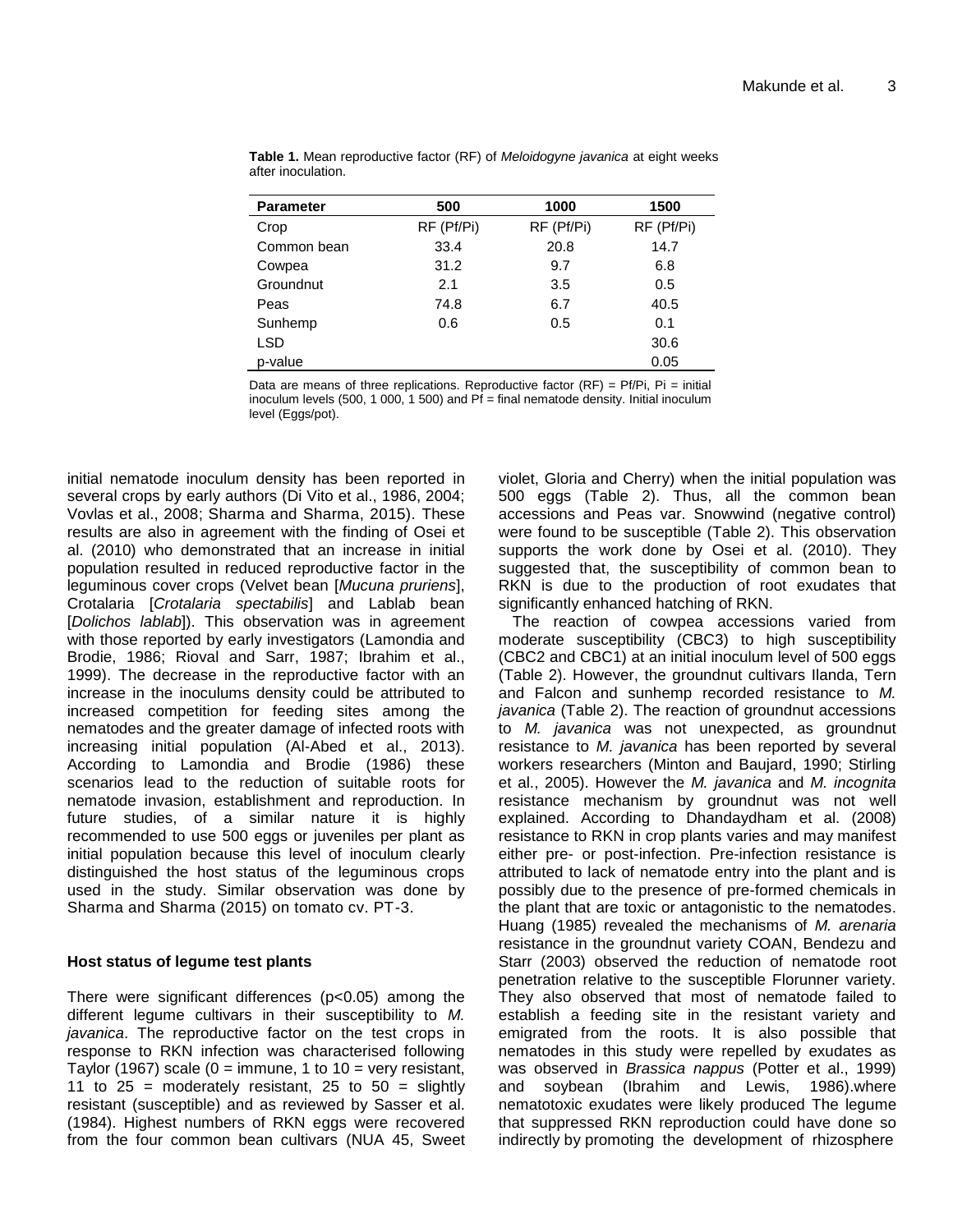# 4 J. Entomol. Nematol.

| Crop           | <b>Variety</b>   | 500       |            | 1 000     |            | 1 500     |            |
|----------------|------------------|-----------|------------|-----------|------------|-----------|------------|
|                |                  | Eggs (Pf) | RF (Pf/Pi) | Eggs (Pf) | RF (Pf/Pi) | Eggs (Pf) | RF (Pf/Pi) |
| Common<br>bean | <b>NUA 45</b>    | 28210.23  | 56.41      | 22812.23  | 22.92      | 3916.67   | 7.52       |
|                | Sweet violet     | 12325.77  | 24.66      | 21276.67  | 21.28      | 30598.67  | 20.40      |
|                | Gloria           | 14728.43  | 29.37      | 36125.43  | 36.12      | 29666.67  | 19.74      |
|                | Cherry           | 11252.43  | 22.99      | 1920.56   | 2.74       | 16725.90  | 11.14      |
| Cowpea         | CBC <sub>1</sub> | 27696.67  | 55.26      | 13556.90  | 13.55      | 21015.57  | 14.01      |
|                | CBC <sub>2</sub> | 12841.67  | 25.53      | 11008.67  | 11.01      | 192.33    | 0.13       |
|                | CBC <sub>3</sub> | 6399.57   | 12.80      | 4578.33   | 4.56       | 9254.43   | 6.17       |
| Groundnut      | <b>Ilanda</b>    | 698.00    | 1.40       | 10069.43  | 9.89       | 1071.67   | 0.71       |
|                | Tern             | 1521.10   | 3.04       | 177.76    | 0.18       | 1172.77   | 0.78       |
|                | Falcon           | 996.67    | 1.99       | 299.00    | 0.30       | 94.33     | 0.06       |
| Pea            | Snow wind        | 37012.23  | 74.78      | 6437.56   | 6.73       | 60565.57  | 40.45      |
| Sunhemp        |                  | 294.57    | 0.58       | 446.67    | 0.45       | 133.67    | 0.11       |
| p-value        |                  | 0.005     | 0.018      | 0.011     | 0.034      | 0.001     | 0.043      |
| s.e.d          |                  | 0.48      | 0.30       | 0.59      | 0.24       | 0.57      | 0.25       |
| l.s.d          |                  | 1.00      | 0.61       | 1.23      | 0.5        | 1.18      | 0.52       |
| c.v. %         |                  | 14.6      | 29.1       | 19.3      | 28.7       | 19.0      | 31.5       |

**Table 2.** Reproductive factor (RF) of *Meloidogyne javanica* at different inoculum levels on different leguminous crops.

Data are means of three replications. Reproductive factor (RF) = Pf/Pi, Pi = initial inoculum levels (500, 1 000, 1 500) and Pf = final nematode density. Inoculum (Eggs/pot) Pi.

microflora, antagonistic to plant parasitic nematodes.

From the present study, groundnut has emerged as the rotation crop of choice for *M. javanica* management. In Zimbabwe groundnuts are widely grown by resource poor communal farmers and some 600 metric tonnes valued at US\$1,022 million groundnuts are delivered to the commodities market annually (The Sunday Mail, Zimbabwe 21 December, 2014). Coincidentally, it is predominantly these resource poor small scale growers who produce 80% of the tobacco crop in Zimbabwe. Given that a groundnut crop is already acceptable to them, growers are likely to easily adopt it as a rotation crop. These growers will not only benefit from nematode suppression but also from its nitrogen fixing attributes which may further result in reduced fertilizer requirements and the cost of tobacco production. However, in future, on farm trials should be conducted in this aspect before this crop is being recommended for use by growers as one of the component in crop rotation.

## **CONFLICT OF INTERESTS**

The authors have not declared any conflict of interests.

# **ACKNOWLEDGEMENTS**

We thank the Nematology staff for technical assistance,

and S. Banana B Mawire and F. Zinyandu for the statistical analysis of data.

#### **REFERENCES**

- Al-Abed A, Al-Momany A, Al-Banna L (2013). The Effect of Initial Inoculum on the Reproduction of *Heterodera latipons.* Jordan J. Agric. Sci. 9:3.
- Bendezu IF, Starr JL (2003). Mechanism of Resistance to *Meloidogyne arenaria* in the Peanut Cultivar COAN. J. Nematol. 35:115-118.
- Di Vito M, Greco N, Carella A (1986). Effect of *Meloidogyne incognita* and importance of the inoculum on the yield of eggplant. J. Nematol. 18:487-490.
- Di Vito M, Vovlas N, Castillo P (2004). Host-parasite relationships of *Meloidogyne incognita* on spinach. Plant Pathol. 53:508-514.
- FAO (2006). Zimbabwe natural regions and farming systems in Fertilizer use by crop in Zimbabwe. Food and Agricultural Organisation. Rome.
- Fortnum B A, Currin RE (1993). Crop rotation and nematicide effects on the frequency of *Meloidogyne* spp. in a mixed population. Phytopathol. 83:350-355.
- Jones JT, Haegeman A, Danchin EG, Gaur HS, Helder J, Jones MG, Kikuchi T, Manzanilla-López R, Palomares-Rius JE, Wesemael WM, Perry RN (2013). Top 10 plant-parasitic nematodes in molecular plant pathology*.* Mol. Plant Pathol. 14:946-961.
- Ibrahim IKA, Lewis SA (1986). Inter-relationships of *Meloidogyne arenaria* and *M. incognita* on tolerant soybean. J. Nematol 18:106– 111.
- Ibrahim AM, AL-Hazimi AS, AL-Yahya AA, Alderefasi AA (1999). Damage potential and reproduction of *Heterodera avenae* on wheat and barley under Saudi field conditions. J. Nematol. 31:625-630.
- Kagoda F, Derera J, Tongoona P, Coyne DL (2010). Awareness of plant parasitic nematodes, and preferred maize varieties, among